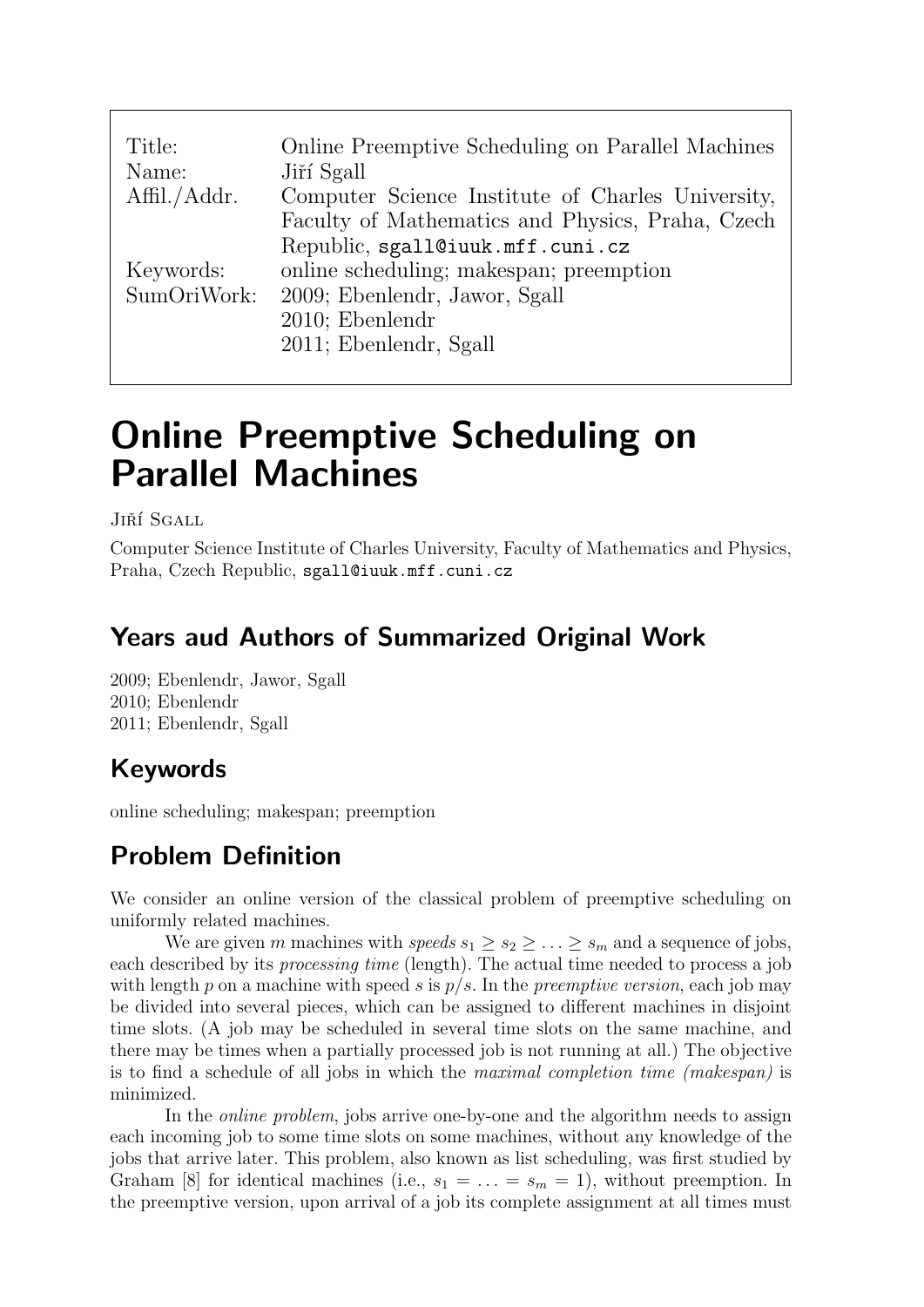be given and the algorithm is not allowed to change this assignment later. In other words, the online nature of the problem is in the order of the input sequence and it is not related to possible preemptions and the time in the schedule.

#### Key Results

The main result is an optimal online algorithm RatioStretch for preemptive scheduling on uniformly related machines [4]. RatioStretch achieves the best possible competitive ratio not only in the general case, but also for any number of machines and any particular combination of machine speeds. Although RatioStretch is deterministic, its competitive ratio matches the best competitive ratio of any randomized algorithm. This proves that randomization does not help for this variant of preemptive scheduling.

For any fixed set of speeds the competitive ratio of the algorithm RatioStretch can be computed by solving a linear program. However, its worst case value over all speed combinations is not known. Nevertheless, using the fact that there exists an  $e$ competitive randomized algorithm [5], it is possible to conclude that RatioStretch also achieves the ratio of at most  $e \approx 2.718$ . The best lower bound shows that RatioStretch (and thus any algorithm) is not better than 2.112-competitive, by providing an explicit numerical instance on 200 machines [3].

#### Key Techniques

The idea of the algorithm RatioStretch is fairly natural. Suppose that the algorithm is given a ratio R which we are trying to achieve. For each arriving job, RatioStretch computes the optimal makespan for jobs that have arrived so far and runs the incoming job as slow as possible so that it finishes at  $R$  times the computed optimal makespan. There are many ways of creating such a schedule given the flexibility of preemptions. RatioStretch chooses a particular one based on the notion of a *virtual machine* from [5]. Given a schedule, the ith virtual machine at each time corresponds to the ith fastest real machine that is idle. (In particular, before the first job, the virtual machines are the real machines.) This assignment of the real machines to the virtual machines can vary at different times in the schedule. Due to preemption, a virtual machine can be thought of and used as a single machine with changing speed. The key idea of RatioStretch is to schedule each job on two adjacent virtual machines.

If RatioStretch fails on some input for a given  $R$ , it is possible to use the lower bound technique from  $[7]$  and show that there is no R-competitive algorithm. This implies that if the algorithm knows the optimal competitive ratio  $R$ , it never fails and thus it is  $R$ -competitive.

It remains to find the optimal competitive ratio R. Since the lower bound technique from  $[7]$  results in a linear condition, one can show that R can be computed by a linear program for each combination of speeds.

## Semi-Online Scheduling

The algorithm RatioStretch can be extended to semi-online scenarios [6]. This term encompasses situations where some partial information about the input is given to the scheduler in advance. Already Graham [9] studied a semi-online variant of scheduling on identical machines: He proved that if the jobs are presented in non-increasing order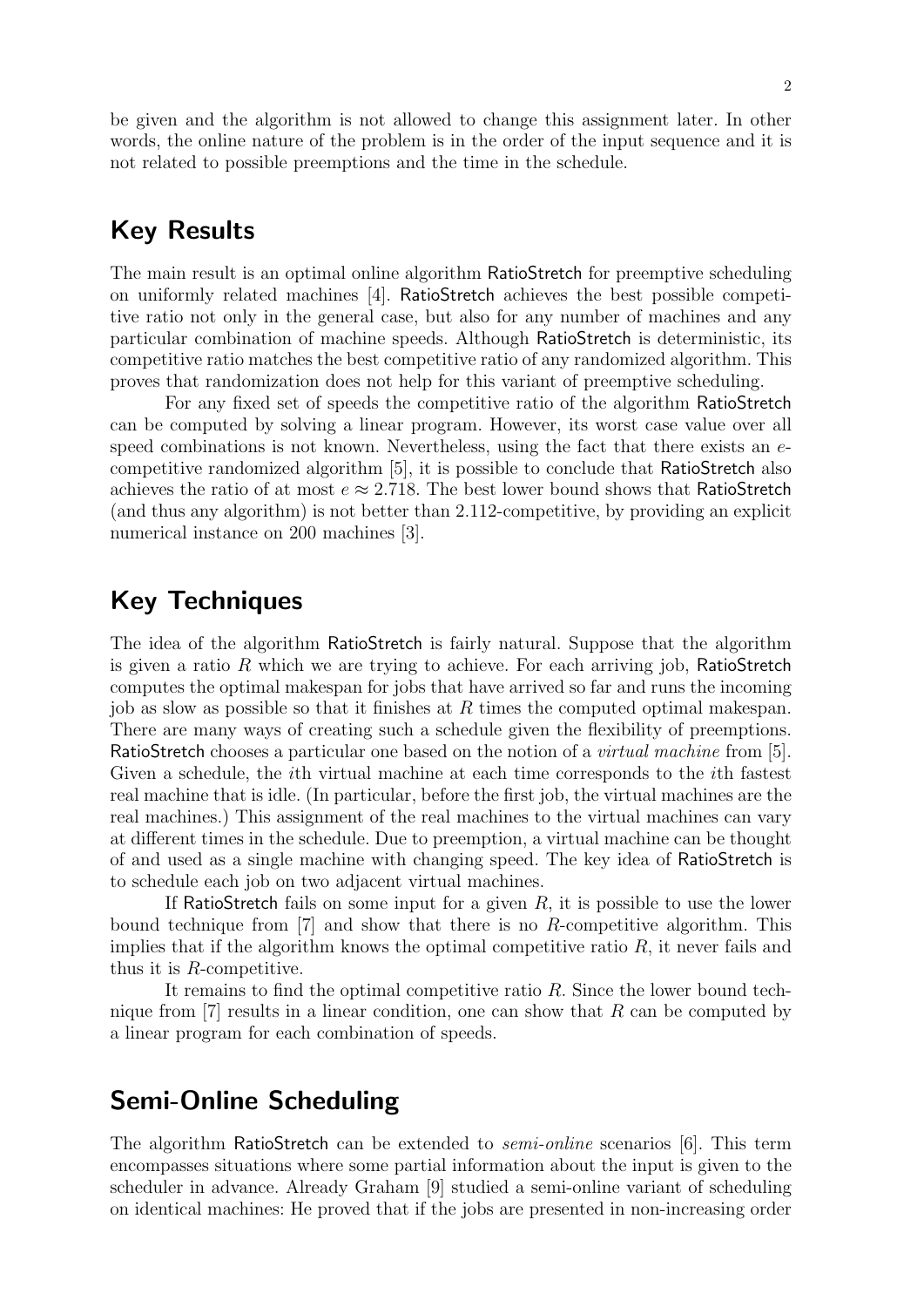of their processing times, the approximation ratio of list scheduling decreases from 2 to 4/3. Since then numerous semi-online models of scheduling have been studied; typical examples include (sequences of) jobs with decreasing processing times, jobs with bounded processing times, sequences with known total processing time of jobs and so on. Most of these models can be viewed as online algorithms on a restricted set of input sequences.

RatioStretch can be generalized so that it is optimal for any chosen semi-online restriction. This means not only the cases listed above—the restriction can be given as an arbitrary set of sequences that are allowed as inputs. Again, for any semi-online restriction, RatioStretch achieves the best possible approximation ratio for any number of machines and any particular combination of machine speeds; it is deterministic, but its approximation ratio matches the best possible approximation ratio of any randomized algorithm. This result also provides a clear separation between the design of the algorithm and the analysis of the optimal approximation ratio. While the algorithm is always the same, the analysis of the optimal ratio depends on the studied restrictions.

For typical semi-online restrictions, the optimal ratio can again be computed by linear programs (with machine speeds as parameters). Then we can study the relations between the optimal approximation ratios for different semi-online restrictions and give some bounds for a large number of machines by analysis of these linear programs. One interesting result is that the overall ratio with known sum of processing times is the same as in the purely online case—even though for a small fixed number of machines knowing the sum provides a significant advantage.

Some basic restrictions form an inclusion chain: The inputs where the first job has the maximal processing time (which is equivalent to known maximal processing time) include the inputs with non-increasing processing times, which in turn include the inputs with all jobs of equal processing time. The restriction to non-increasing processing times gives the same approximation ratio as when all jobs have equal processing times, even for any particular combination of speeds. The overall approximation ratio of these two equivalent problems is at most 1.52. For known maximal processing time of a job there exists a computer-generated hard instance with approximation ratio 1.88 with 120 machines. Thus restricting the jobs to be non-increasing helps the algorithm much more than just knowing the maximal processing time of a job. This is very different from identical machines, where knowing the maximal processing time is equally powerful as knowing that all the jobs are equal, see [10].

#### Small Number of Machines

For two, three and sometimes four machines it is possible to give an exact formula for the competitive ratio for any speed combination [2, 3]. This is a fairly routine task which can be simplified (but not completely automated) using standard mathematical software. Once the solution is known, verification amounts to checking the given primal and dual solutions for the linear program.

### Open Problems

The main remaining open problem is to develop techniques for determining or bounding the overall competitive ratio of the optimal algorithm RatioStretch. In particular, it would be interesting to obtain a tight bound in the online case.

It is also open if similar techniques can be used for the non-preemptive problem. In this case, the currently best algorithms were obtained by a doubling approach. This